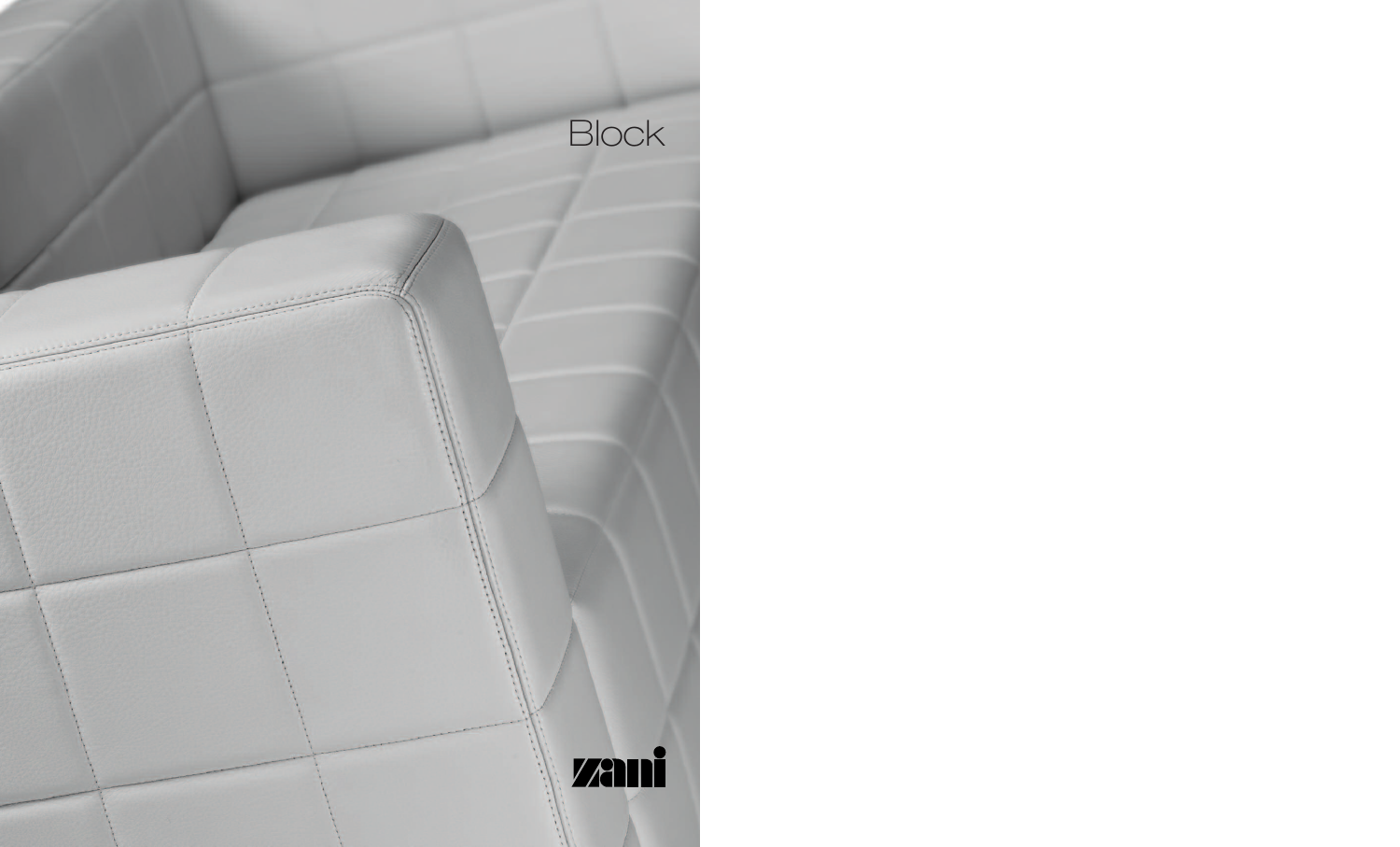Linee molto semplici adatti all'abitazione moderna, minimal, senza orpelli. Tuttavia impreziositi dalle precise cuciture a riquadri che rendono il prodotto particolare,

La pulizia delle linee rende il divano Blok particolarmente adatto ad essere utilizzato in ambienti collettivi. Diventando un protagonista assoluto degli spazi collettivi

However this sofa is adorned by the harmoniously square seams on the sofa's leather cover which make Blok extremely different from the others, a unique

Sehr einfache Linien, frei von jeder Verspieltheit, bestens geeignet für die moderne Wohnung. Die hervorragende Verarbeitung, die das Objekt wertvoll macht, kommt jedoch durch die perfekten Quadernähte zum Ausdruck und hebt es aus



Die klaren Linien machen es besonders in großen Räumen, Hotel – Lobby, Geschäfte einsetzbar wo es zum absoluten Mittelpunkt wird.

Essential and compact lines right for the modern and minimal houses

The design of this sofa make it particularly suitable for public spaces: it can be the only protagonist of Restaurants, Hotels, Shops, Offices……